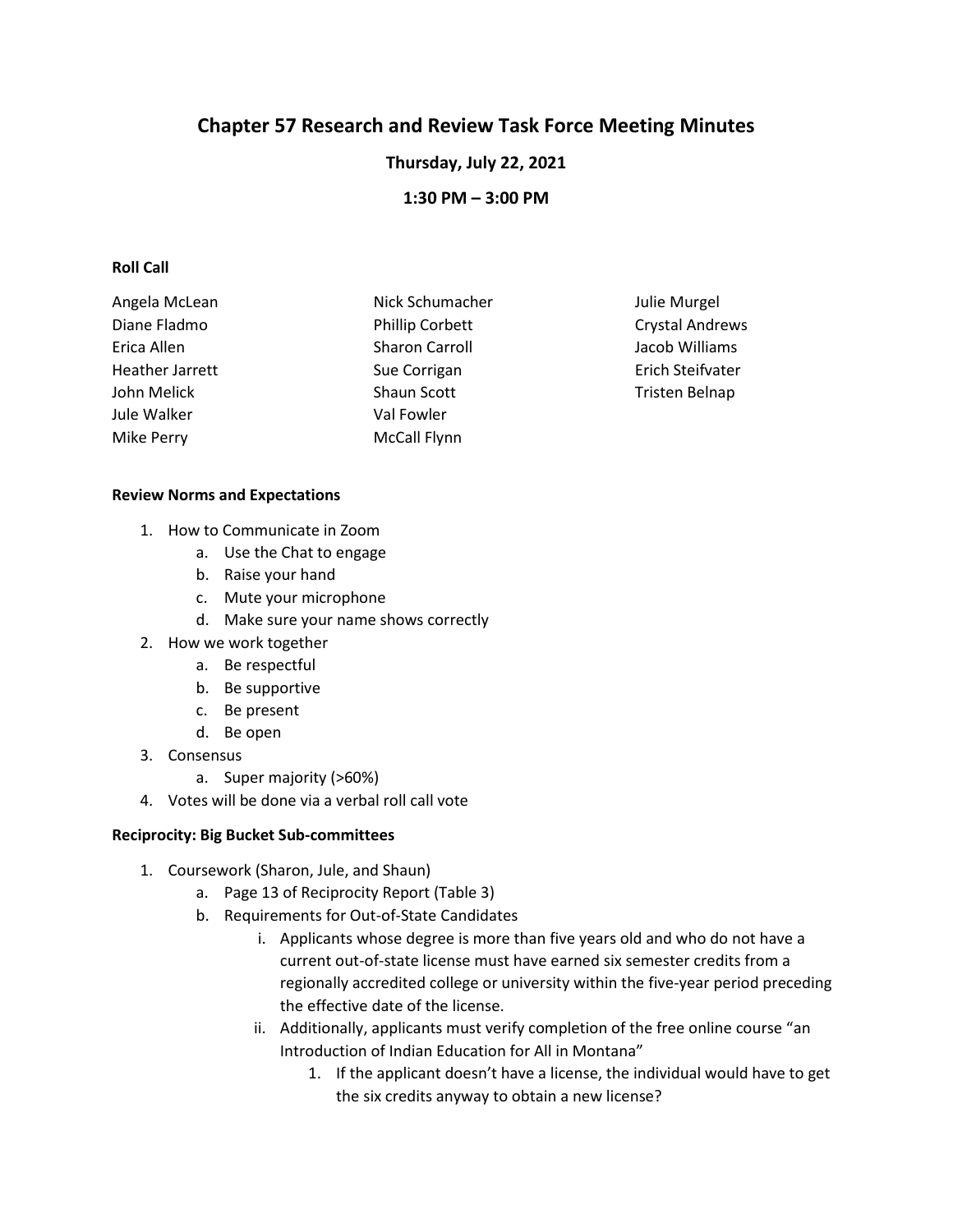- a. Background:
	- i. If an applicant has an out of state license that has expired:
		- 1. They could have completed an EPP
		- 2. Would need to provide verification that it was completed with Student teaching.
		- 3. Or proof that an alternate pathway was completed
	- ii. MT is not asking the applicant to take a full new EPP, but to reinstate the license by completing six semester credits and the background check.
- 2. What is the effective date of the license?
	- a. "within the five-year period preceding the effective date of the license"
	- b. What license is this in reference to?
		- i. The coursework applies initial license in MT only.
		- ii. E.g. an applicant is applying for license on 7.23.21 and their license expired 6.30.21, the applicant would have three years to complete the six credits.
			- 1. They would receive a provisional license in order to take the six credits.
- 3. This table does not list all areas of coursework.
	- a. Reciprocity report covers the main areas of possible change.
- c. Context and analysis
	- i. Montana is one of 31 states that require some or all out-of-state teacher candidates to take additional coursework prior to entering a classroom. However, no other state specifies that this requirement depends on how recently the candidate's degree was earned.
		- 1. A clarity issue in this report around the explanation of the provisional license and the effective dates of the license.
- d. Potential Adjustments
	- i. Montana could reconsider its recency requirement for licensure eligibility. According to the National Council on Teacher Quality (NCTQ), recent coursework is unlikely to positively affect a teacher's effectiveness, and such a requirement may deter experienced, effective teachers from applying for licensure in Montana.
	- ii. Montana could also allow a test-out option for its state-specific coursework and credit requirements.
		- 1. Is there a location where the type of course is defined?
			- a. The assumption is that the classes would be education related, but is there an enforcement for this?
				- i. Maybe there should be requirements for certain subject areas to retake the semester credits around their license.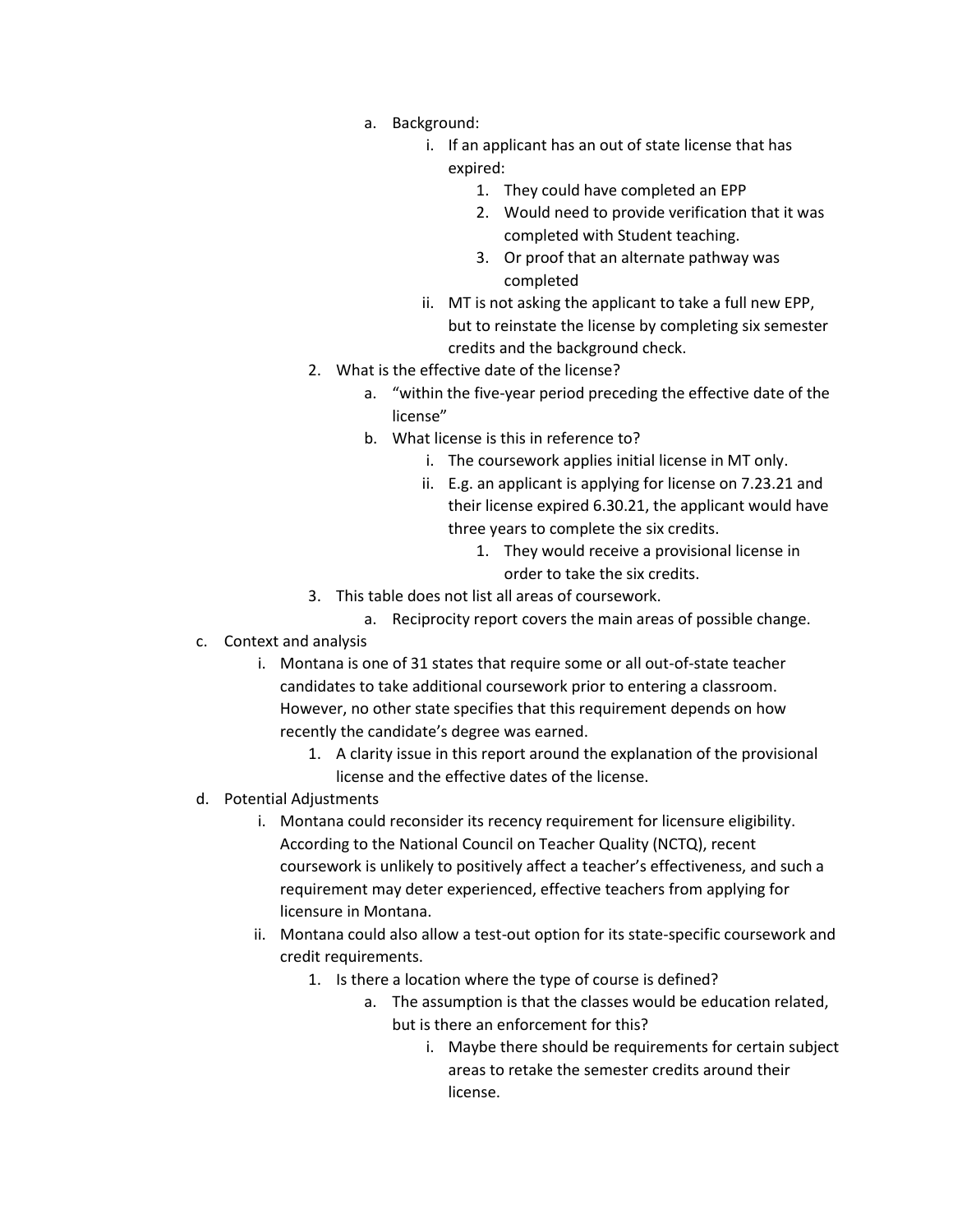- 2. Could the out of state teacher obtain the same 60 Renewal Units for reinstatement of their license, rather than the 6 semester credits?
	- a. No, renewal units can only be used when you hold a license that requires renewal given current rule.
	- b. Class 5 provisional license cannot be renewed.
		- i. Allows time to take the 6 semester credits within 3 years.
	- c. If applicant is out of state, the renewal credits cannot be used.
- e. Class 5 License
	- i. Even though the class 5 is provisional, it is full licensure.
	- ii. A change could be made to allow out of state applicants to use the HUB coursework instead of the 6 semester credits.
		- 1. The HUB is a free option
			- a. 6 semester credits OR 60 renewal units from the HUB
- f. The purpose of this is that the applicant has stayed current with teaching.
	- i. The easiest rout would be for the applicant to renew the license in their home state then transfer into MT.
- g. Chapter 58 is also under review
	- i. Opportunity to align the changes between the chapters.
	- ii. Maybe there is possibility for 58 to address the 6 semester credits and out of state applicants transition into MT.
	- iii. EPP and campus engagement with new licensees has opportunity to be strengthen their relationship.
- h. Unusual cases for licensure presented to BOPE
	- i. Ways to tackle some of these unusual cases.
- i. Out of state applicant's exposure to IEFA would only be through the HUB rather than EPP
- j. A combination of college courses and renewal units could be a large opportunity for review.
	- i. The three courses have been available for a long time
	- ii. Ch 57 TF could pave the way for what specific 6 credits then hand off to Ch 58 TF to be completed.
- k. There needs to be more clarity within these requirements
	- i. Clarify the level of licensure
		- 1. Class 5… or 2…
	- ii. Clarity will help simplify the process and remove barriers.
- l. Although NCTQ has come to this conclusion,
	- i. Research shows that the effectiveness is increased when they stay current.
	- ii. The opinion on NCTQ is not necessarily perfect.
	- iii. If an applicant is taking 6 semester credits completely unrelated to their field, it will not help improve effectiveness.
		- 1. Targeted educational Courses that are created to update educators around
			- a. IEFA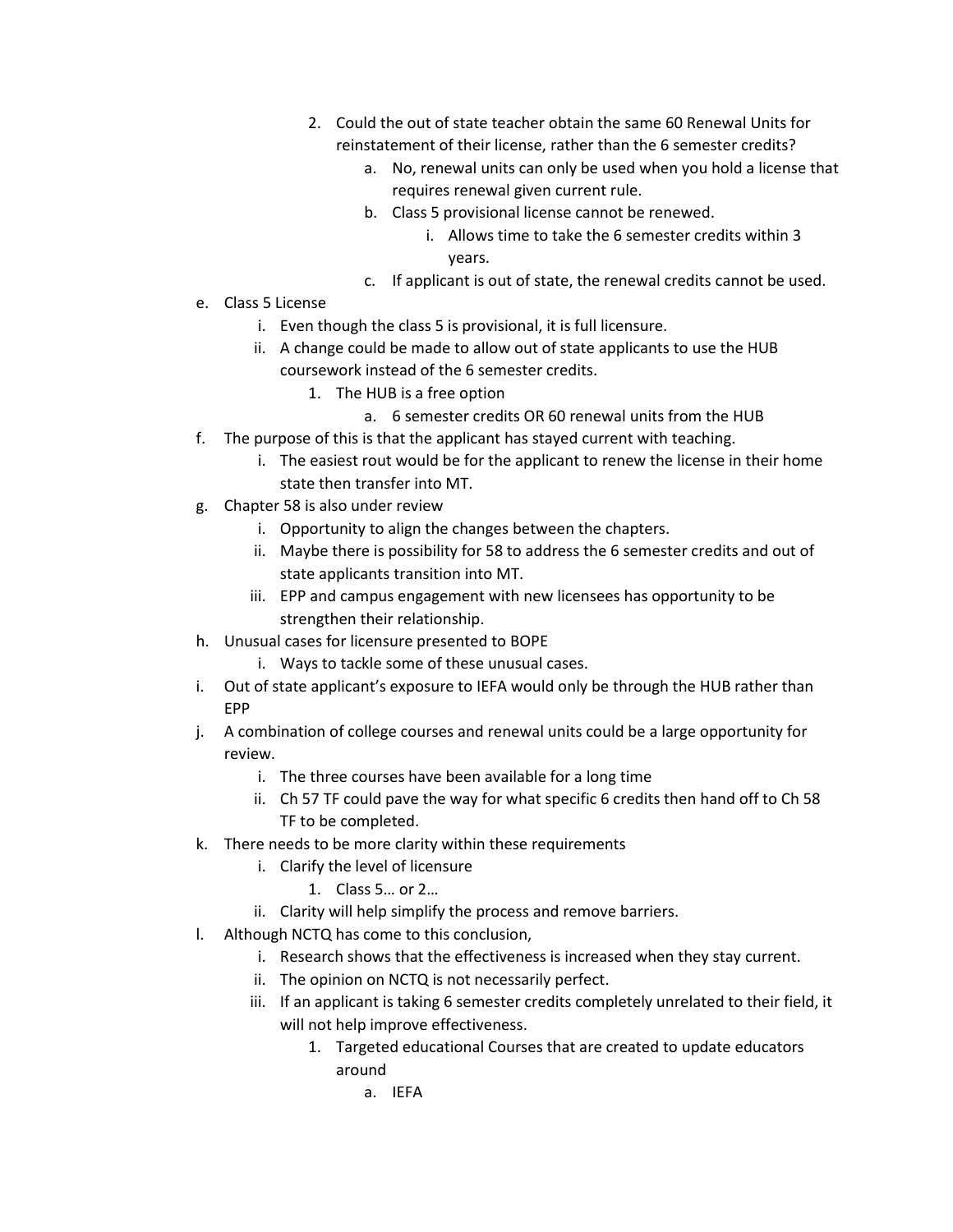- b. Trauma informed practices
- c. Other important topics
	- i. Will increase the effectiveness of teachers
- m. NCTQ research looking at teachers that were transferring states
- n. The HUB is a great opportunity to enable free accessible courses.
	- i. IEFA course via the HUB is required
		- 1. Included in the MT constitution
	- ii. MSU does not have a course specifically on IEFA.
		- 1. IEFA is weaved into all courses throughout the program.
	- iii. A class 5 is not available without the completion of the IEFA course on the HUB.
- o. A packaged course in the "intro into Montana Teaching"
	- i. In the classroom
		- 1. Have the field support to be the most successful.
- p. There is a barrier in timing when a out of state applicant must complete specific courses before they can gain licensure.
	- i. How can these barriers be minimized?
		- 1. HUB courses are free
		- 2. Widely accessible
		- 3. Are self-paced
	- ii. Important to have real time information on the webpage
		- 1. What ways could the process be streamlined and less complicated?
- q. A need outside of the ARM for a decision tree
	- i. Have this? then do this then this.
- r. Everyone in the TF believes in the value of being current in the field
	- i. IEFA is an important and essential piece of the puzzle.
	- ii. What flexibility is available for an applicant to become licensed without completing the 6 semester credits.
		- 1. Possibly an opportunity to suggest ARM around this.
- 2. Experience (Heather and Kerry)
	- a. Requirements for out-of-state candidates
		- i. Applicants with a current standard educator license who completed a nontraditional teacher program must verify completion of five years of "successful" teaching experience to be eligible for a standard (class 2) or professional (class 1) license. This verification is made through employer recommendations.
	- b. Three years is consistent throughout the chapter
		- i. Until you reach out of state teachers then it jumps to 5  $(10.57.410 (4(d)))$ 
			- 1. Only impacts those who are completing non-traditional programs.
	- c. Initial questions around experience.
		- i. How are the years of experience collected?
			- 1. Is it solely the licensure offices task?
				- a. Get verification from employers?
					- i. Is there a better way to have this happen?
			- 2. What are other states doing when they are collecting verification?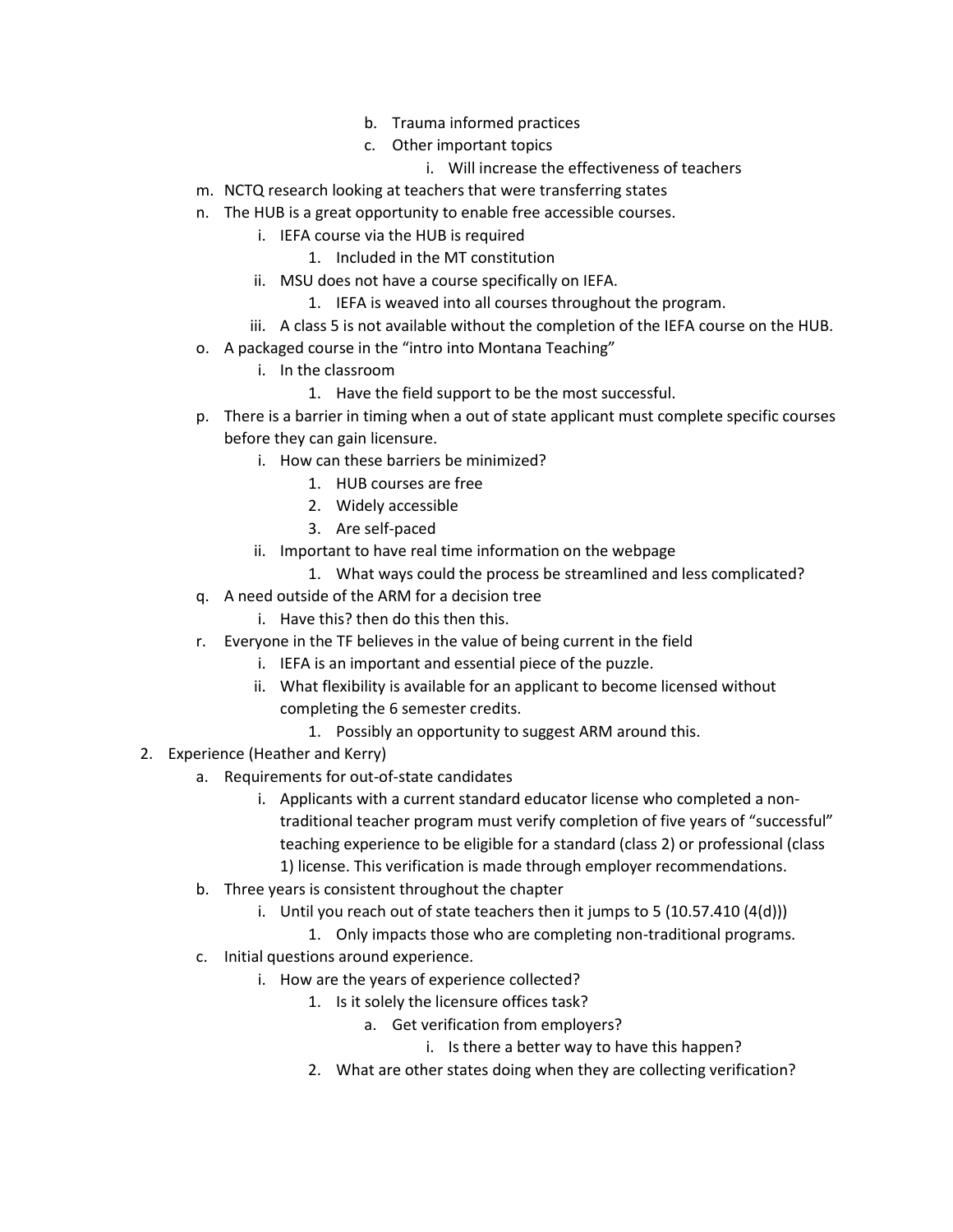- ii. 10.57.204 states the superintendent determines the appropriate educational experience
	- 1. How is this accomplished?
	- 2. Is this task assigned to the licensure office?
		- a. Applicants that must have 5 years of experience:
			- i. Out of state teachers that chose an alternative pathway than an EPP.
				- 1. This is the only place in rule where there is a five-year mark.
		- b. There is a form that gets sent to an applicant
			- i. Verification employment form (called a V)
			- ii. Sent to the applicant from a licensure specialist to take to an employer to complete then send back to the OPI.
			- iii. Experience is a full year from an accredited k-12 school and fully licensed.
- d. What about supervised teaching experience?
	- i. How does this factor into experience?
		- 1. This does not factor in currently.
		- 2. Many applicants that may have attended an alternative pathway.
			- a. They are not eligible because they do not have a total of five years of experience.
- e. What is an example of an alternative pathway?
	- i. Texas system has an additional layer.
		- 1. Regions put together alternative programs
			- a. Coursework
			- b. Student teaching or internship
	- ii. Is a pathway other than the traditional university setting?
	- iii. Teach for America
	- iv. Troops to Teachers
	- v. Generally, an accelerated pathway is:
		- 1. 2-to-3-year program
		- 2. End with a full license
		- 3. But work throughout the program.
	- vi. For individuals with a bachelor's degree already, there are options out of state to add on methodology to teach.
	- vii. There are also programs that are affiliated with universities.
		- 1. Possibly an alternate path connected with UM in the past
- f. Rural educator and retention work in 2017
	- i. 10.57.410 and 10.57.413 were discussed
	- ii. Reducing the barriers could be something the BOPE would be willing to move forward with.
- 3. Alternative Pathways
	- a. Rather than research and discuss alternate pathways
		- i. Look into innovation